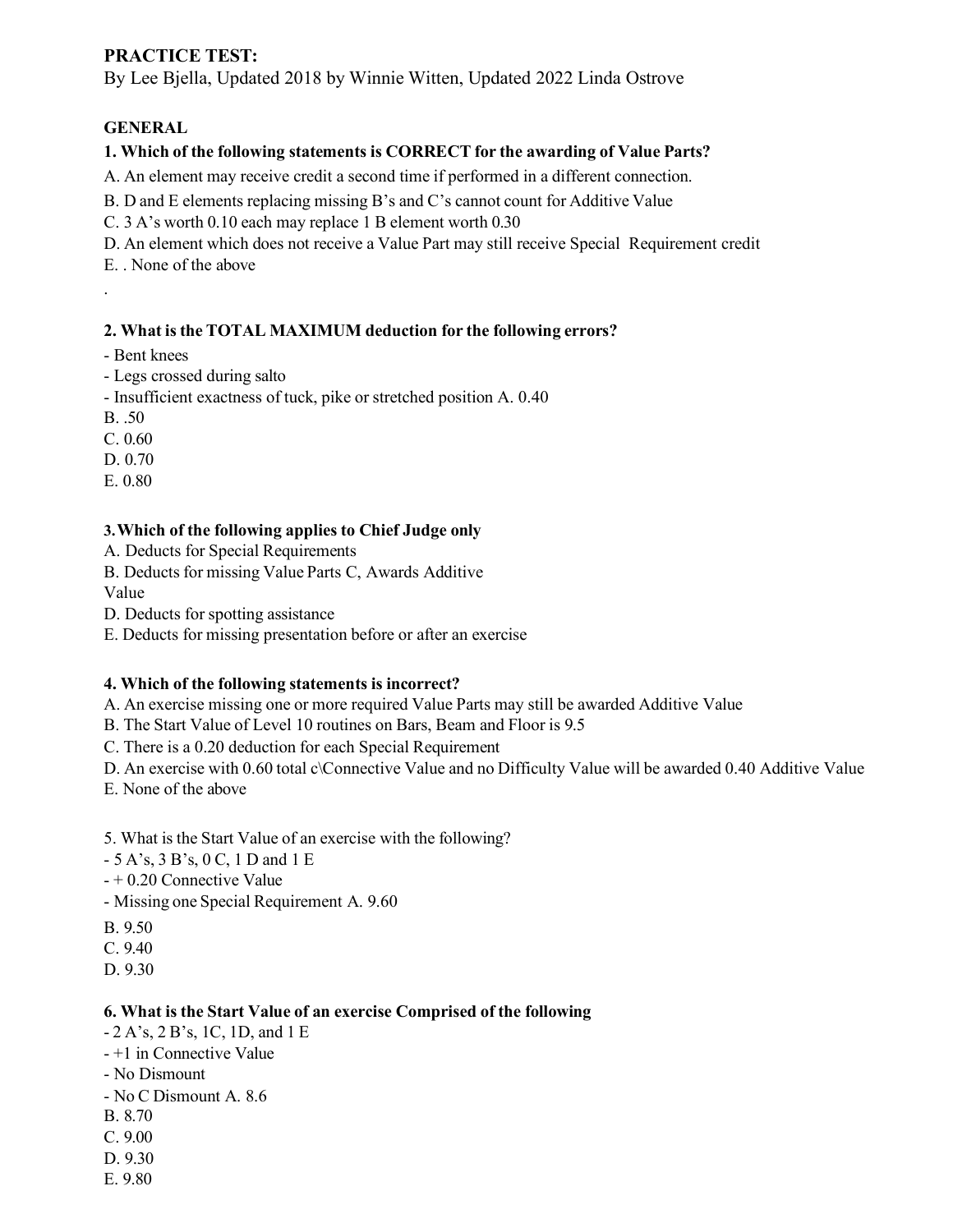#### **7. Which of the following deductions is CORRECT**?

A Legs crossed 0.10

- B. Deviation from a straight direction Up to 0.10
- C. Illegal placement of supplementary mats 0.20
- D. Very large steps on landing 0.10
- E. Stretched body position pike down early (UB,BB,FX) up to 0.30

### **8. Which of the following statements is CORRECT?**

- A. A 0.30 deduction on a DE element makes it ineligible for bonus
- B. The exact same connection may receive Connective Value twice
- C. Support on the mat with one hand is deducted 0.30
- D. Quality of movement reflects personal style deduct up to 0.10
- E. E Elements are worth 0.30 Difficulty Value

### **9. Which of the following is CORRECT when the bottom of the feet do not touch first on landing?**

- A. Value Part and Special Requirement credit are awarded, execution errors plus 0.50 for the fall are deducted
- B. Value Part and Special Requirement credit are not awarded and 0.50 is deducted for the fall
- C. Special Requirement credit is awarded, Value Part is not awarded and 0.50 is deducted for the fall
- D. Value Part credit is awarded, no Special Requirement is awarded and 0.50 is deducted for the fall

E. Value Part and Special Requirement credit are not awarded, execution errors plus 0.30 for a large error are deducted

#### **10. What is the total maximum deduction for the following errors?**

- **-** Spotting assistance during the exercise
- Deep squat upon landing
- Extra Arm Swing
- A. 1.00
- B. 0.90
- C. 0.80
- D. 0.70
- E. 0.60

# **VAULT**

### **11.What is the penalty for performing a different vault than the one flashed?**

- A. 0.20 B. 0.30
- C. 0.50
- D. 1.00
- E. No penalty

#### **12. What is the TOTAL MAXIMUM deduction for the following errors in a Handspring on - 1/1 twist off vault?**

- Excessive Arch in first flight
- Insufficient exactness of LA turn in second flight phase
- **-** Excessive Arch in second flight
- Late completion of LA twist A. 0.50
- B. 0.60
- C. 0.70
- D. 0.80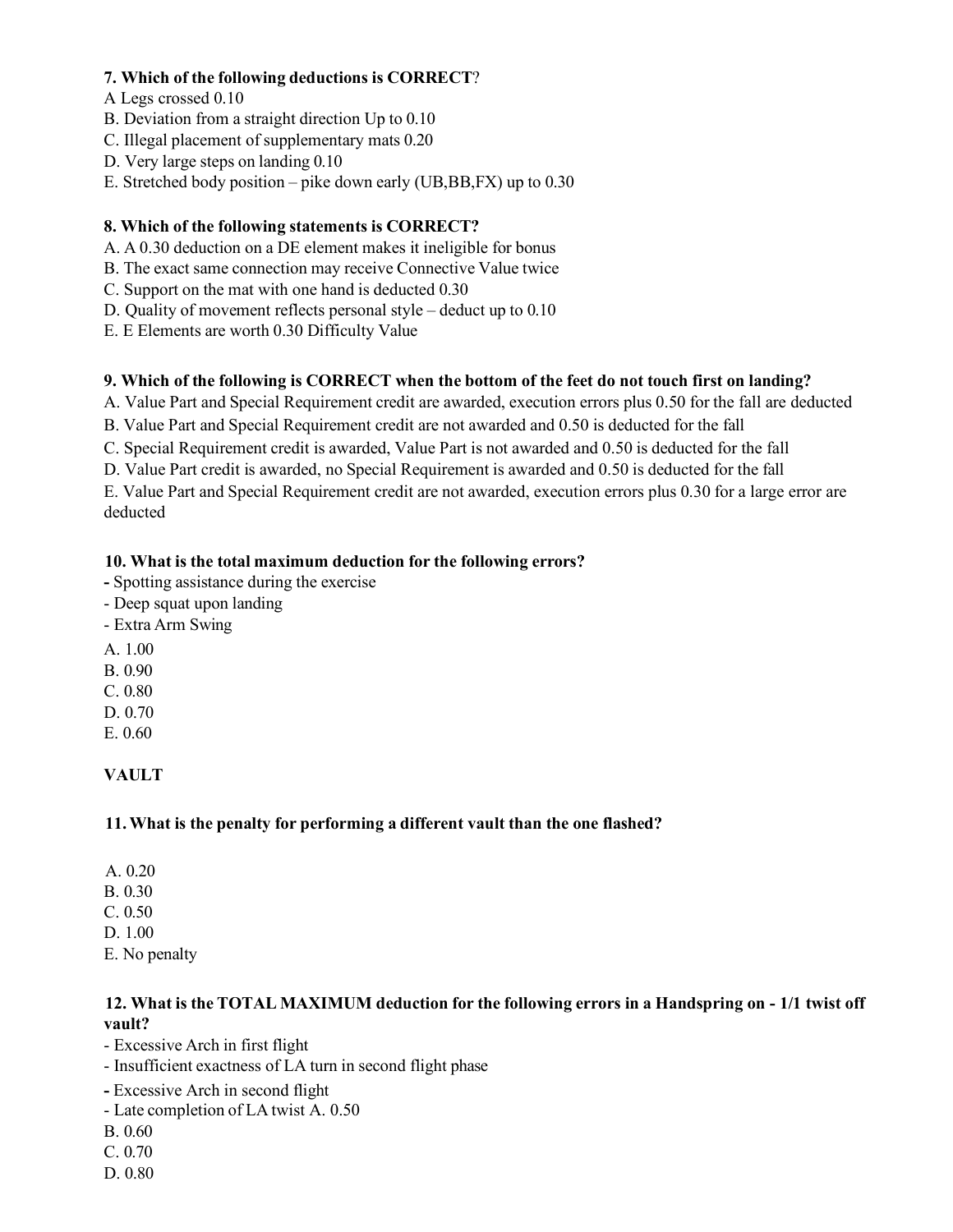#### **13. What is the TOTAL MAXIMUM deduction for the following faults for a Handspring on – 1/1 off vault**

- Staggered hand placement
- Deviation from straight direction
- Trunk movements to maintain balance A. 0.60
- B. 0.70
- C. 0.80
- D. 0.90
- E. 1.00

### 14. What is the penalty if a gymnast performs a piked Tsukahara and fails to land on her feet first?

- A. 0.30
- B. 0.50
- C. 1.00
- D. Void vault
- E. None of the above

#### **15. Which of the following would receive the LARGEST deduction?** A. Brushing

the vault table with the body in the second flight

- B. Touching the table with one hand on repulsion
- C. 3 large steps on landing
- D. Under rotation of Salto Vaults
- E. Coach standing between the board and the table on a group 3 vault

#### **16. What is the TOTAL MAXIMUM deduction for the following faults in a Tsukahara Stretched Vault**

- Legs separated in first flight
- Shoulder angle in support phase
- Failure to maintain stretched body in  $2<sup>nd</sup>$  flight. A. 0.70
- B. 0.80
- C. 0.90
- D. 1.00
- E. 1.20

#### **17. Which of the following is TRUE concerning the performance of a first vault without a signal from the Chief Judge?**

- A. Vault is ignored, even if both judges see it
- B. Gymnast has the option to perform 2 more vaults
- C. CJ applied a 0.50 penalty to the average score of the first vault
- D. The penalty may or may not affect the final score
- E. All of the above.

#### **18. What is the TOTAL MAXIMUM deduction for the following faults in a Tsukahara Tuck vault?**

-Early Tuck in support phase

- Total absence of extension A. 0.50
- B. 0.60
- C. 0.70
- D. 0.80
- E. 0.90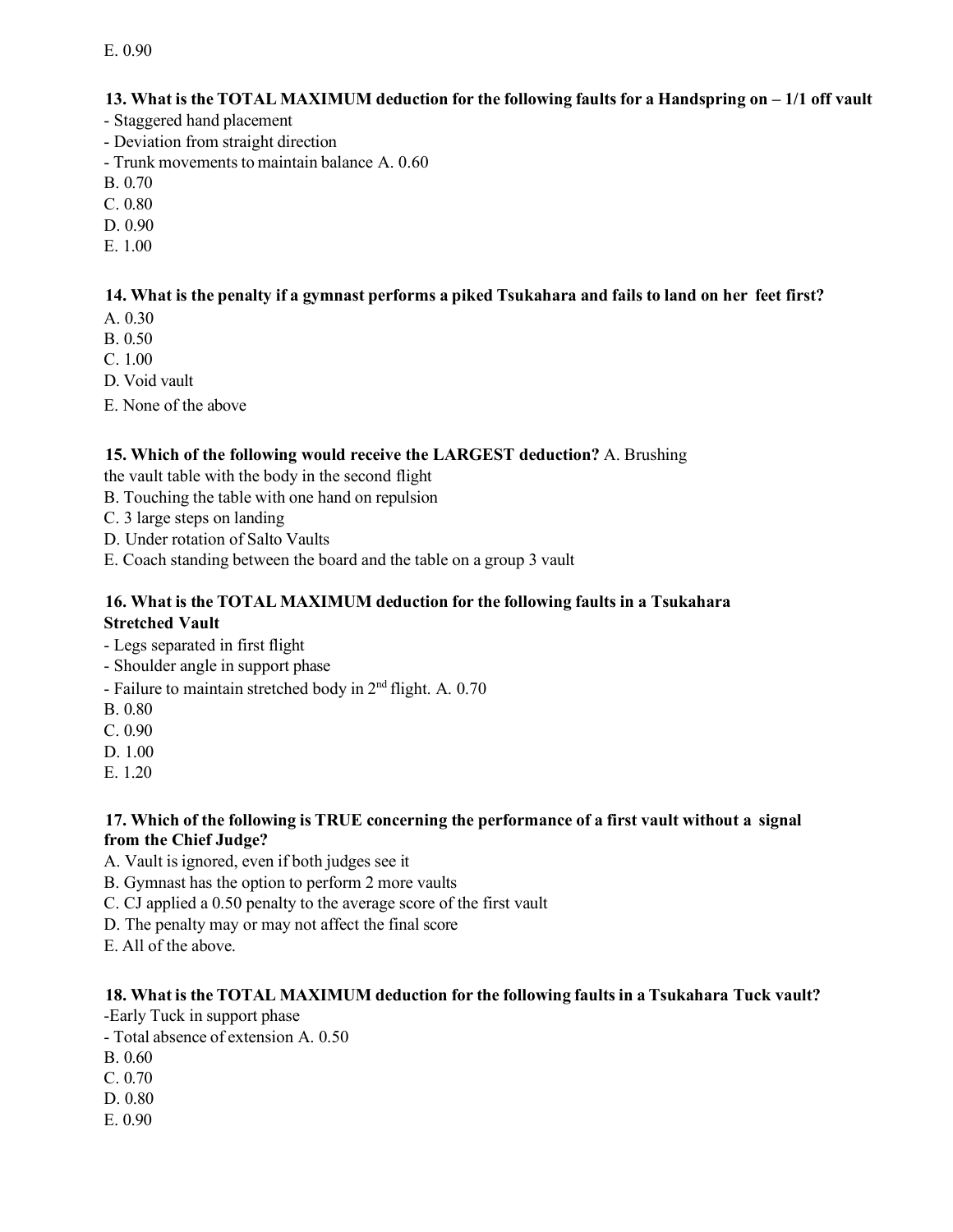#### **19. What is the TOTAL MAXIMUM deduction for the following faults in a Yurchenko 1/1?**

- shoulder angle in repulsion phase
- under rotation A. 0.20
- B. 0.30
- C. 0.40
- D. 0.50
- E. 0.60

#### **20. Which of the following is correct?**

- A. No touch of hands on vault table 2.00
- B. Spotting assistance during vault 0.50
- C. Coach standing between board and table on handspring vault Void
- D. Failure to use safety collar for RO entry vaults Void UNEVEN BARS

#### **21. What is the TOTAL MAXIMUM deduction for the following errors?**

- Insufficient tuck position on a flyaway double back dismount
- Touch on mat with feet on glide kip
- Bent arms on two giant circles backwards
- Three extra swings in a row A. 1.40
- B. 1.50
- C. 1.60
- D. 1.70
- E. 1.80

#### **22. Which of the following is a "B" value?**

- A. Jump with 1/1 turn to hang HB Mount
- B. Jump with 1/1 turn, glide kip to front support on LB Mount
- C. From HS, clear pike circle backward to rear inverted pike support
- D. Clear hip circle backward on LB with hecht to hang on HB
- E. Jump to brief hang on HB, salto roll backward, tucked with grip change to hang on LB Mount

#### **23. What is theTOTAL MAXIMUM deduction for the following?** -

-cast ½ turn completed between 31° - 45°

- Legs bent on cast
- Feet flexed
- Legs separated A. 0.45
- B. 0.50
- C. 0.60
- D. 0.75
- E. 0.80

#### **24. Which of the following is the LARGEST deduction?**

- A. Lack of 2 bar changes
- B. Facing the same direction throughout exercise
- C. More than one squat on
- D. Choice of dismount not up to competitive level
- E. ¾ giant swing forward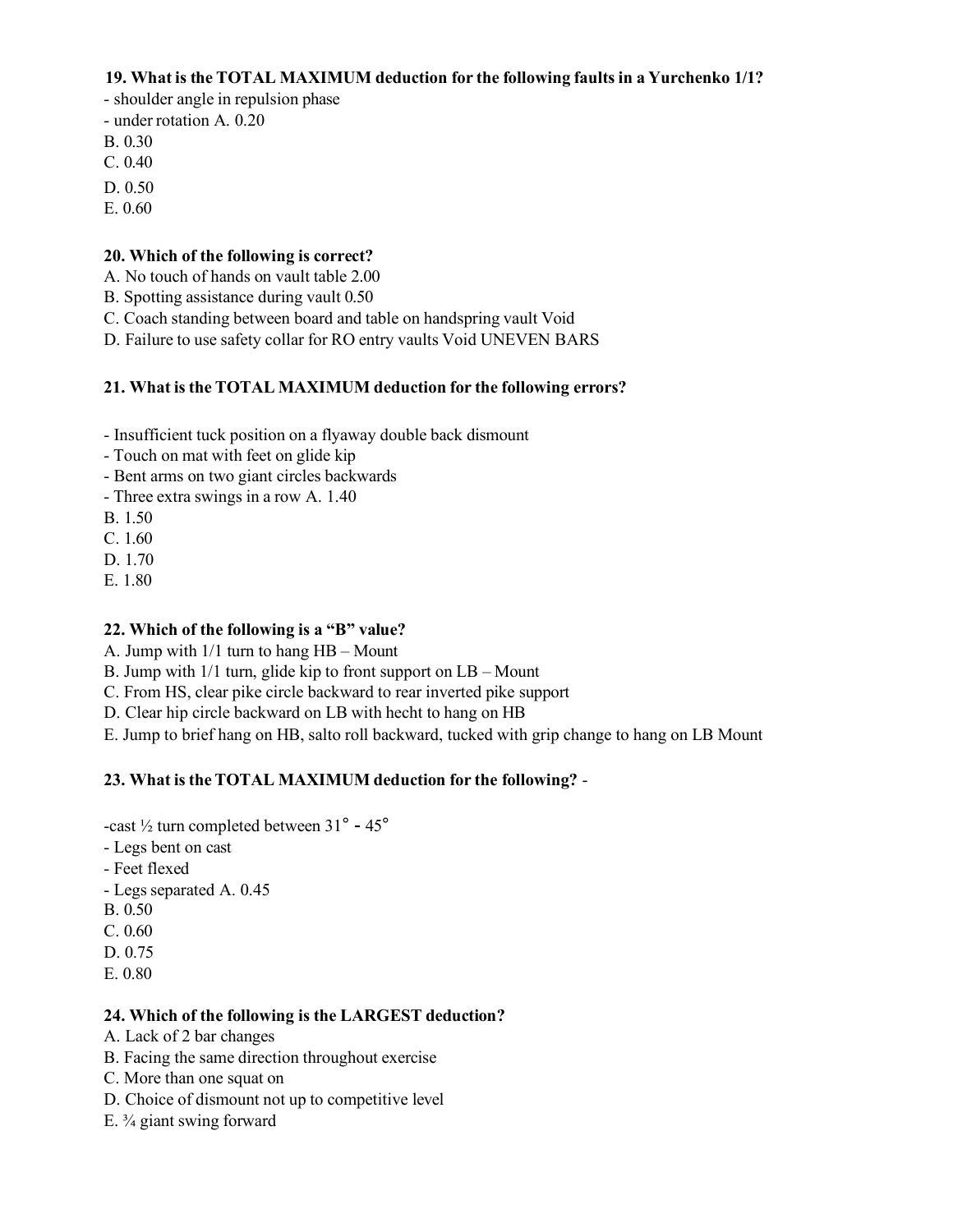#### **25. Which of the following is an "E" element?**

- A. Jaeger Salto Piked
- B. Giant Circle backward with 1/1 turn in Handstand
- C. Straddle back to Handstand on LB
- D. Double Back Salto dismount
- E. Front Giant with 1/1 turn in Handstand

#### **26. Which of the following is an INCORRECT statement?**

- A. A giant swing with hop in handstand is considered a flight element
- B. Swing down between the bars to Double Back tucked fulfills the dismount Special Requirement
- C. An exercise containing: Hecht mount and Straddle back to HS on LB would fulfill 2 Special Requirements

D. An exercise containing 1 bar change, 1 B flight, 1 C turn and a C dismount receives 1.00 deducted from the Start Value

#### **27. Which of the following is a "D" element?**

- A. Uprise to Handstand with a 1/1 turn after Handstand
- B. Clear Hip Circle to HS with Hop in Handstand
- C. Giant Circle Backward with ½ turn in Handstand
- D. L grip front giant 1/1 in Handstand
- E. Clear Hip Circle with 1 ½ turn in Handstand

#### **28. What is the CORRECT Value Part and Connection Value for the following directly connected elements?**

- Stalder Backward to Handstand
- Clear Hip Circle to Handstand
- Tkatchev

A.  $C + D + D 0.20$  CV B. C + C + D 0.30 CV  $C. C + C + D 0.20 CV$ D.  $B + C + D$  no  $CV$ 

#### **29. Which of the following will receive + 0.20 in Connection Value:**

- A. Schaposhnikova, Bail to Handstand
- B. Clear Hip to Handstand, Tkatchev
- C. Back Giant 1/1, Double Flyaway Dismount
- D. Back Giant ½, Deltchev Salto
- E. Cast Handstand Hop, Jaeger Salto

#### **30. Which "Up to the Competitive Level – Releases" deduction is appropriate for an exercise" that contained the following skills?**

- Straddle Back to hang on low bar

- Clear Underswing on LB, Counter Movement with flight to catch HB A. 0.00

B. 0.05

C. 0.10

- D. 0.15
- E. 0.20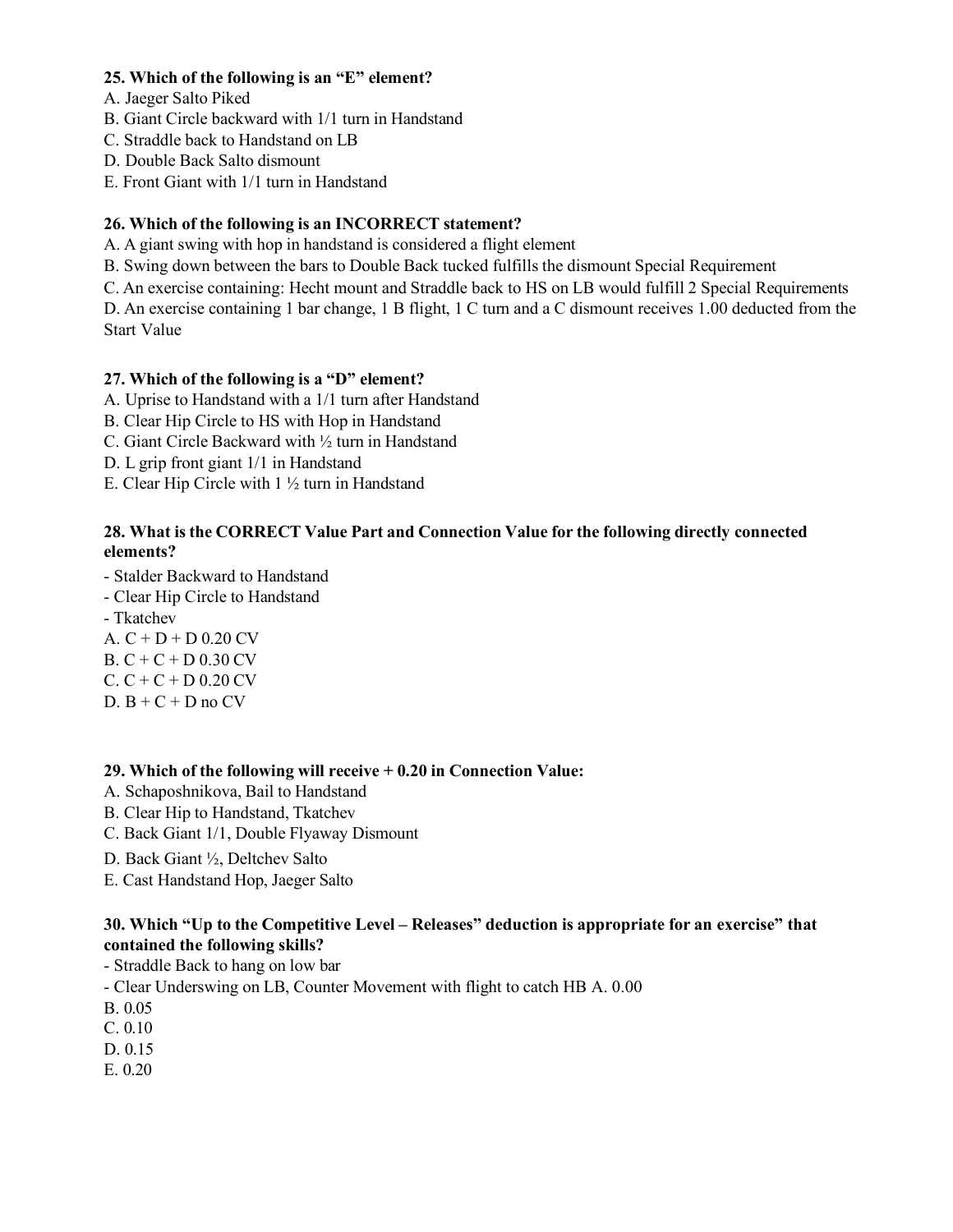#### **BALANCE BEAM**

#### **31. How many Special Requirements are missing from the following exercise?**

- Handspring Mount
- Wolf jump, wolf jump ½ turn
- Front walkover, Front Salto pike
- Stretched Jump 1/1 turn
- Front Salto piked, Pike Jump
- Gainer Salto ½ twist to side of beam
- A. 0
- B. 1
- C. 2
- D. 3
- E. 4

#### **32. What is the TOTAL CONNECTIVE VALUE awarded for the following 4 series performed in a routine?**

- Stretched Jump, Sheep Jump
- Flic Flac, Back Salto stretched step-out
- Flic Flac, Flic Flac, Back Salto piked
- Aerial Cartwheel, Back Salto stretched-step-out A. 0.4
	- B. 0.5
	- C. 0.6
	- D. 0.7

#### **33. What is the TOTAL MAXIMUM deduction for the following faults?**

- Third run approach for the mount
- 3 dance elements of the same shape
- Concentration pause greater than 2 seconds
- Grasp of the beam to avoid a fall
- Dismount too close to the beam A. 1.30
- B. 1.20
- C. 1.10
- D. 0.90
- E. 0.80

#### **34. Which of the following statements is CORRECT?**

- A. The timing of the fall period begins when the gymnast lands on the mat
- B. If the gymnast lands at the sound of the signal the deduction is 0.10
- C. The timing of the exercise begins when the gymnast touches the beam
- D. The duration (time) of the exercise may not be less than 1 minute 10 seconds
- E. None of the above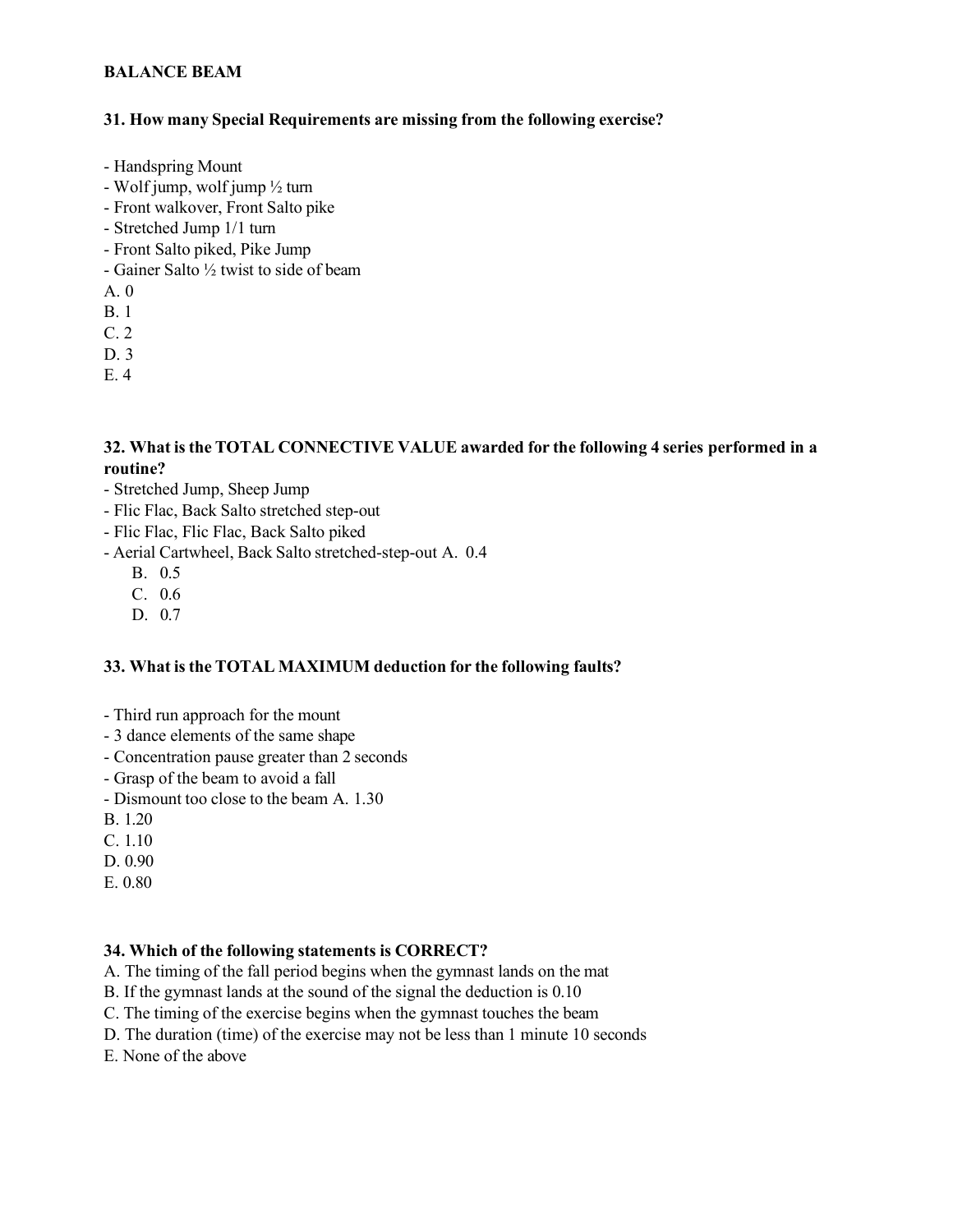**35. Which of the following is CORRECT Value Part and Connection Value for the** directly connected series below?

A. Full turn, Full Turn with leg extended at horizontal  $A + C 0.10$  CV.

B. Switch Leap, Straddle Jump (cross)  $C + C$  0.20 CV

C. Switch Leap, Wolf Jump  $D + A 0.10$  CV

D. Tour Jeté, Tuck Jump  $\frac{1}{2} D + A 0.10 CV$ 

E. Straddle jump  $\frac{1}{2}$ , Split Jump  $\frac{1}{2}$  C + C 0.20

#### **36. Which of the following deductions is CORRECT for Beam?**

A. Choice of Acro not up to Competitive Level Up to 0.10

B. Fail to perform **A**cro elements in two directions 0.05

C. Choice of Dismount not up to Competitive Level Up to 0.20

D. Choice of Dance not up to Competitive Level Up to 0.10

E. Lack of Series with 2 dance elements 0.20

#### **37. What isthe CORRECT Value Part credit and TOTAL CONNECTIVE VALUE BONUS awarded for the following 4 series performed in a routine**

- Straddle jump, Straddle jump, Onodi

- Flic Flac, Layout step out, Flic Flac

- Front Walkover Front Handspring

- Round-off, Flic Flac Salto Backward 2/1 twist dismount A. 5 B's 5 C 's 1 D  $+0.40$ 

B. 6 B's 3 C's 1 E +0.40 C.  $5 B's 6 C's +0.60$ D. 1 A 5 B's 4 C's 1 D +0.50 E. 4 B's 5 C's 1 D +0.60

# **38. What is the TOTAL number of Special Requirements fulfilled by the following directly connected series?**

- Split leap

 $-1\frac{1}{2}$  turn on one foot

- Front Handspring step-out, Salto Forward with take-off on one leg to scale

A. 0

B. 1

C. 2

D. 3

E. 4

#### **39. Which of the following would receive 0.10 in Connective Value?**

A. Round-off Back Salto Layout Mount, Flic Flac ½ turn

B. Flic Flac 1/1 to swing down to cross straddle sit, Roll backward to Handstand

C. Free Aerial Walkover, wolf jump

D. Hop with free leg above horizontal, 1/1 turn on one leg with free leg above horizontal

E. Press to cross Handstand with 1/1 turn step down, pike jump

#### **40. Which of the following is a "B" element?**

A. Split leap forward

- B. Leap with leg grab to split scale (Dillman)
- C. Tsukahara Pike Dismount (Keck)
- D. Split Leap Fwd, with leg change to cross sit split (Whitney)
- E. 2/1 turn in tuck stand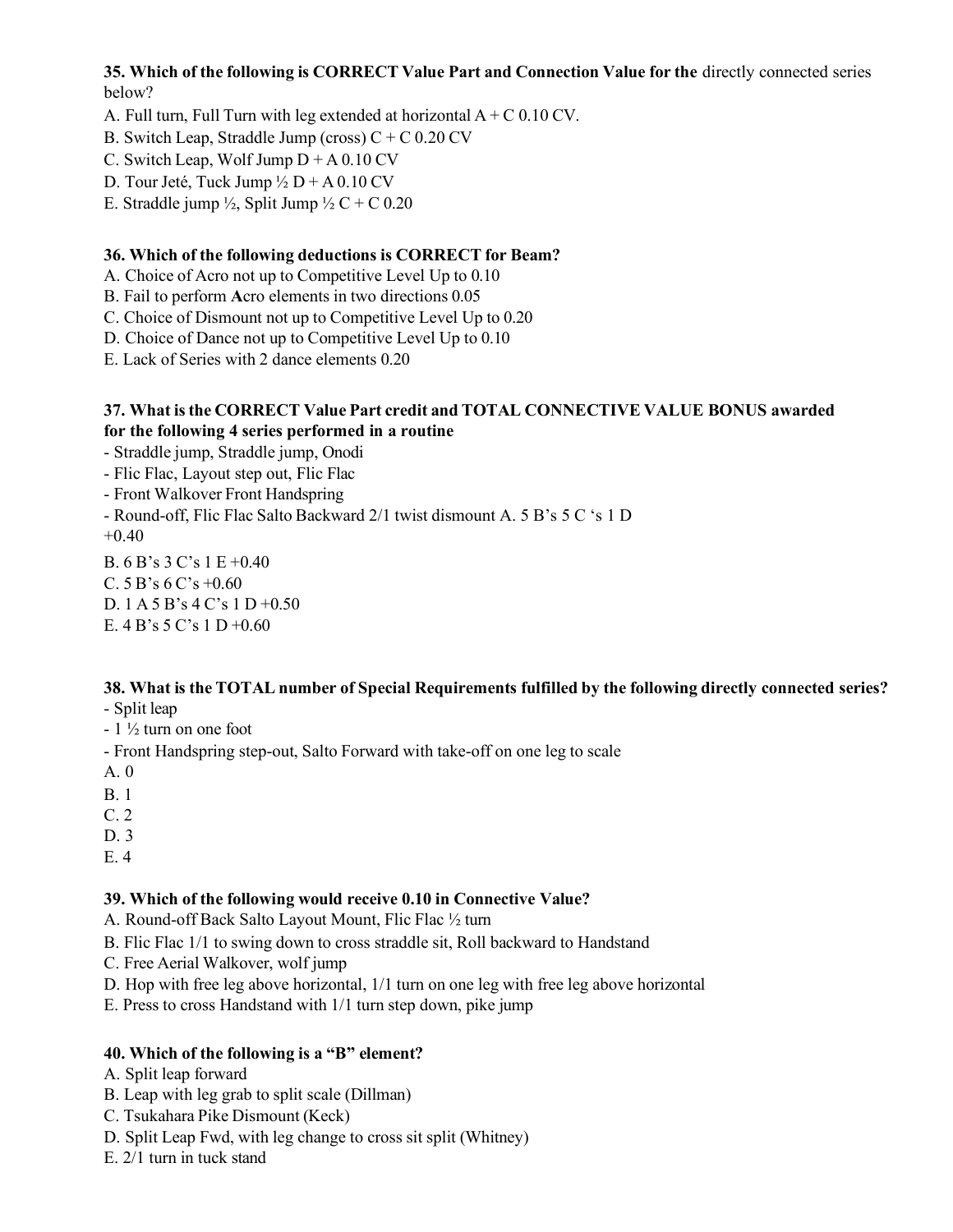### **Floor Exercise**

#### **41. How many of the following would receive "C" Value Part?**

- Tour jeté with additional ½ turn

- Side split jump ½ turn landing front lying support (Schuschunova) -

Side split jump 1/1 turn

- Wolf jump ½ turn

- Sheep Jump 1/1 turn (Dunn)

- Switch split  $\frac{1}{2}$  turn to Ring (Trevor)

A. 1

B. 2

C. 3

D. 4

E. 5

#### **42. What is the TOTAL MAXIMUM Composition deduction for the following?** - Last

tumbling pass is awarded  $C + A (+0.10)$ 

- Fail to perform Saltos in two different directions A. 0.05

B. 0.10

C. 0.15

D. 0.20

E. 0.30

#### **43. What is the TOTAL MAXIMUM deduction for the following errors?**

-Lack of originality of choreography

- Lack of minimum "C" Salto

- Exercise not ended with music A. 0.40

B. 0.50

C. 0.60

D. 0.70

E. 0.80

### **44. Which of the following would receive the MOST CONNECTIVE VALUE?**

A. Round-off, Flic Flac, Whip Salto, Double Back Stretched

B. Round-off, Salto Backward Stretched 1 ½ twist, Round-off, Double Back Tuck 1/1 C. Front Handspring,

Front Salto Stretched 1/1 twist, Front Salto Stretched, Front Salto Piked

D. Round-off, Flic Flac, Double Salto Backward Stretched, Salto Forward Tucked E. They all receive the same amount of Connective Value

### **45. How many Special Requirements are fulfilled in an exercise containing the following combinations?**

- Front Handspring, Flyspring, Front Salto Stretched 2/1 twist

- Front Salto Stretched with 1 ½ twist, Back Salto Stretched, step out

- Round-off, Straddle Jump, Salto forward Stretched with ½ twist

A. 0

B. 1

C. 2

D. 3

E. 4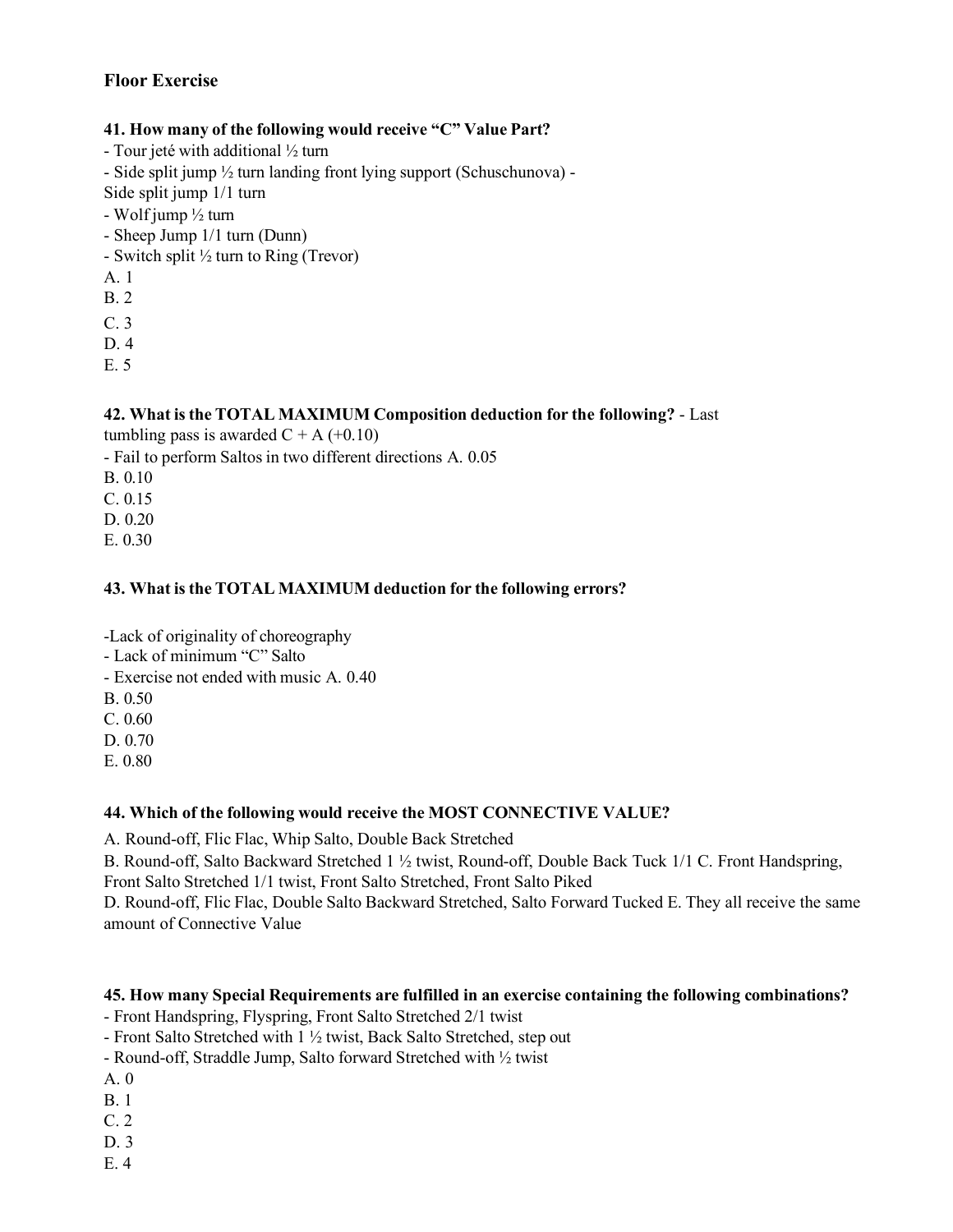#### **46. What isthe TOTAL CONNECTIVE VALUE awarded an exercise containing the following combinations?**

- Cat Leap  $1\frac{1}{2}$ , Cat Leap  $2/1$ - Straddle Jump, Tuck jump 2/1 - 2/1 turn on one foot, Wolf hop 1/1 A. 0.10 B. 0.20 C. 0.30 D. 0.40 E. 0.50

#### **47. Which of the following is a "D" Value?**

- A. Switch Leap 1/1
- B. Cat Leap 1/1
- C. Salto Backward 3/1 twist
- D. Arabian Double Salto
- E. Salto Forward Stretched 1/1

### **48. What is the CORRECT Value Part credit for the following exercise?** - Salto

Backward Stretched 2 ½ twist

- Tour Jeté with additional 1/1 turn - Whip Salto ½ twist - Cat Leap 2/1 - WolfJump 1/1 A. 2B 0C 3D 0E
- B. 1B 1C 2D 1E
- C. 1B 1C 3D 0E
- D. 1B 2C 1D 1E E. 2B 1C 2D 0E

# **49. How many of the following fulfill the Dance Series Special Requirement?**

- 2/1 turn on one foot, Ring Leap - Switch Leg Leap, split Leap - Straddle Jump ½ turn, Split Jump 1/1 - Cat Leap 1 ½, Chassé, Wolf Jump 1/1 A. 0 B. 1
- C. 2
- D. 3 E. 4

# **50. Which of the following would receive +0.20 CONNECTIVE VALUE?**

A. Front Salto Tucked, Front Handspring, Front Salto Stretched, Front Salto Stretched

B. Front Salto Tucked, Front Handspring, Front Salto Stretched 1/1 twist, Front Salto Piked

C. Round-off, Whip Salto, Whip Salto, Back Salto 1/1 twist

D. Front Handspring, Front Salto Stretched ½ twist, Back Salto 1/1 twist

E. None of the above